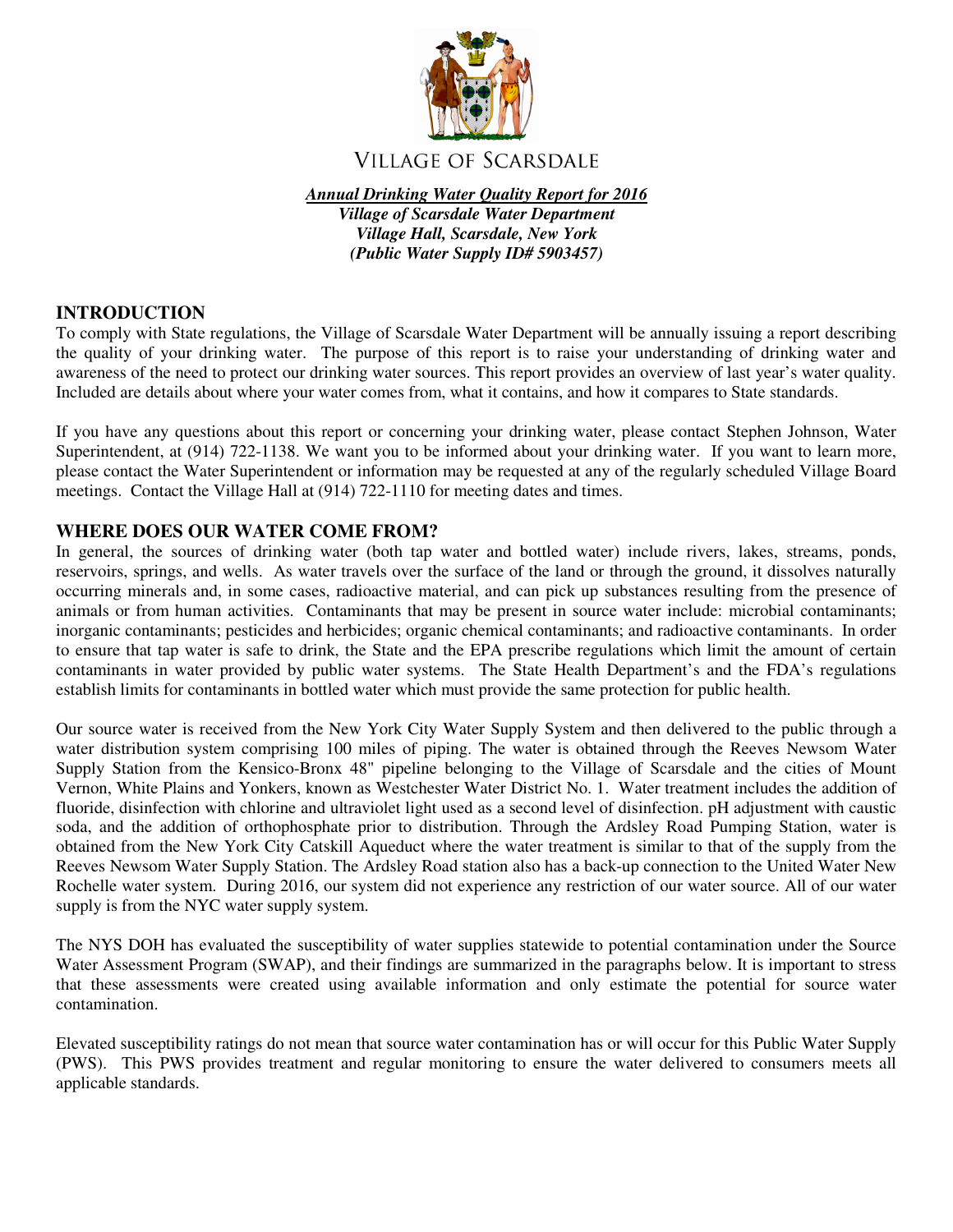Scarsdale obtains water from the New York City water supply system. Water comes from the Catskill/Delaware watersheds east of the Hudson River. The New York City Department of Environmental Protection (DEP) implements a series of programs to evaluate and protect source water quality within these watersheds. Their efforts focus on three important program areas: the enforcement of strengthened Watershed Rules and Regulations; the acquisition and protection of watershed lands; and implementation partnership programs that target specific sources of pollution in the watersheds.

Due to these intensive efforts, the SWAP methodologies applied to the rest of the state were not applied for this PWS. Additional information on the water quality and protection efforts in these New York City watersheds can be found at NYCDEP's web site www.nyc.gov/html/dep/html/watershed\_protection/index.shtml.

Specifically, Scarsdale obtains its water from the Catskill/Delaware watersheds east of the Hudson. The reservoirs in this mountainous rural area are relatively deep with little development along their shorelines. The main water quality concerns associated with land cover is agriculture, which can contribute microbial contaminants, pesticides, and algae producing nutrients. There are also some potential contamination concerns associated with residential lands and associated wastewater discharges. However, advanced treatments which reduce contaminants are in place for most of these discharges. There are also a number of other discrete facilities, such as landfills, chemical bulk storages, etc. that have the potential to impact local water quality, but large significant water quality problems associated with these facilities are unlikely due to the size of the watershed and surveillance and management practices.

## **FACTS AND FIGURES**

The Scarsdale Water System is owned and operated by the Village of Scarsdale. Water Service is provided to the Village of Scarsdale, Eastchester Water District No. 1 and some homes in Mamaroneck, New Rochelle and Greenburgh. Our water system serves an estimated population of 20,608 through 5,800 service connections. The total water delivered in 2016 was 1.26 billion gallons. The daily average of water treated and pumped into the distribution system was 3.47 million gallons per day. Our highest single day was 9.13 million gallons. The amount of water delivered to customers, (metered), was 1.11 billion gallons. This leaves the total for unbilled water, (formerly known as unaccounted for water) at 150 million gallons, (12.0 % of the total amount delivered). Unbilled water is a result of many factors. Losses arise from ruptured water mains, hydrants struck by automobiles, service line leaks, fire protection and training, testing of water meters, use of unmetered water for construction purposes and the unmetered water used for flushing water mains. In 2016 water customers were charged \$2.50 per 100 cu ft, (or \$3.33 per 1,000 gallons), for water used up to 5,000 cu ft per quarter and \$8.75 per 100 cu ft, (or \$11.38 per 1,000 gallons), for water used above 5,000 cu ft per quarter. The annual average water charge per user was \$1,212.00. During 2016 the Scarsdale Water Department personnel conducted 1101 service calls, replaced 368 meters installed 606 remote radio meter reading units, repaired 25 water main or service leaks and replaced or repaired 23 fire hydrants.

### **ARE THERE CONTAMINANTS IN OUR DRINKING WATER?**

As the State regulations require, we routinely test your drinking water for numerous contaminants. These contaminants include: total coliform, turbidity, inorganic compounds, nitrate, nitrite, lead and copper, volatile organic compounds, total trihalomethanes, haloacetic acids, and synthetic organic compounds. Some of the compounds we analyzed for were detected in your drinking water; however, these contaminants were detected below the level allowed by the State. The table presented below depicts which compounds were detected in your drinking water. The State allows us to test for some contaminants less than once per year because the concentrations of these contaminants do not change frequently. Some of our data, though representative, are more than one year old.

It should be noted that all drinking water, including bottled drinking water, may be reasonably expected to contain at least small amounts of some contaminants. The presence of contaminants does not necessarily indicate that water poses a health risk. More information about contaminants and potential health effects can be obtained by calling the EPA's Safe Drinking Water Hotline (800-426-4791) or the Westchester County Health Department at (914) 813-5000.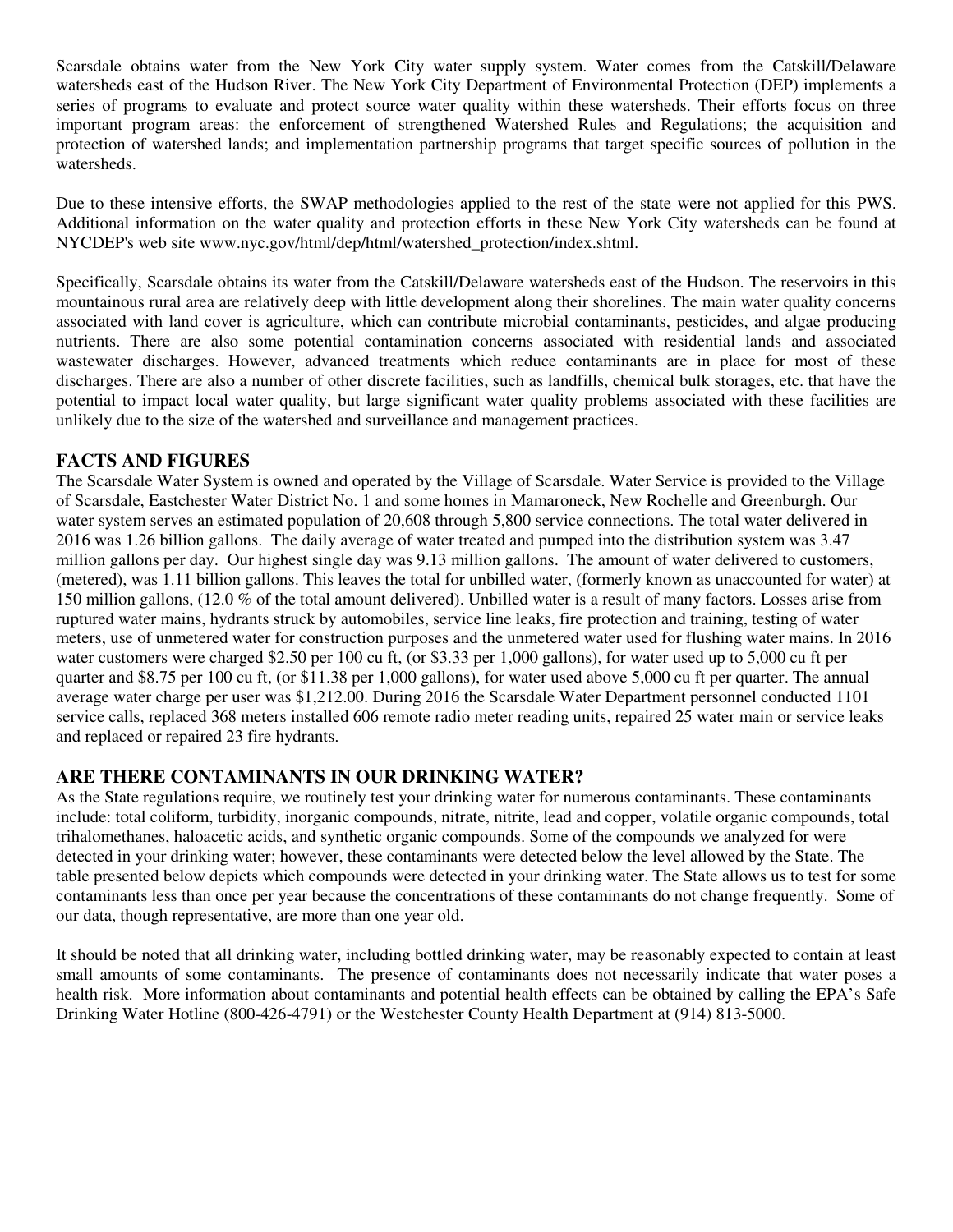#### **TABLE OF DETECTED CONTAMINANTS:**

|                                                                                          |                |          | Level Detected | Unit            |             | Regulatory      |                                                      |  |  |
|------------------------------------------------------------------------------------------|----------------|----------|----------------|-----------------|-------------|-----------------|------------------------------------------------------|--|--|
|                                                                                          | Violation      | Date of  | (Average)      | Measure-        |             | Limit           | Likely Source of                                     |  |  |
| Contaminant                                                                              | Yes/No         | Sample   | (Range)        | ment            | <b>MCLG</b> | (MCL, TT or AL) | Contamination                                        |  |  |
| <b>Inorganic Chemical Contaminants (Distribution System) Reeves Newsom Pump Station:</b> |                |          |                |                 |             |                 |                                                      |  |  |
| Alkalinity as CaCO3                                                                      | No             | 01/21/16 | 15.7           | mg/l            | N/A         | N/A             | Erosion of natural deposits                          |  |  |
| Aluminum                                                                                 | N <sub>o</sub> | 01/21/16 | 30.2           | $\frac{u g}{l}$ | N/A         | N/A             | Erosion of natural deposits                          |  |  |
| Barium                                                                                   | No             | 01/21/16 | 15.2           | $\frac{u}{2}$   | 2000        | 2000            | Discharge of drilling wastes; Discharge from metal   |  |  |
|                                                                                          |                |          |                |                 |             |                 | refineries; Erosion of natural deposits.             |  |  |
| Calcium as CaCO3                                                                         | No             | 01/21/16 | 17             | mg/l            | N/A         | N/A             | Erosion of natural deposits                          |  |  |
| Calcium                                                                                  | No             | 01/21/16 | 6.96           | mg/l            | N/A         | N/A             | Erosion of natural deposits                          |  |  |
| Chloride                                                                                 | No             | 01/21/16 | 13.6           | mg/l            | N/A         | 250             | Naturally occurring or indicative of road salt       |  |  |
|                                                                                          |                |          |                |                 |             |                 | Contamination.                                       |  |  |
| Chlorine residual                                                                        | No             | Daily    | 1.24           | mg/l            | N/A         | 4               | Water additive used to control microbes              |  |  |
|                                                                                          |                |          | $0.80 - 1.58$  |                 |             |                 |                                                      |  |  |
| Copper                                                                                   | No             | 01/21/16 | 4.3            | $\frac{u g}{l}$ | 1300        | 1300            | Corrosion of household plumbing system;              |  |  |
|                                                                                          |                |          |                |                 |             |                 | Erosion of natural deposits; leaching wood           |  |  |
|                                                                                          |                |          |                |                 |             |                 | Preservatives.                                       |  |  |
| Fluoride                                                                                 | No             | Daily    | 0.82           | mg/l            | N/A         | 2.2             | Water Additive which promotes strong teeth           |  |  |
|                                                                                          |                |          | $0.10 - 1.77$  |                 |             |                 |                                                      |  |  |
| Cyanide                                                                                  | No             | 01/21/16 | 5              | $\frac{u}{g}$   | 200         | 200             | Discharge from steel/metal factories; Discharge from |  |  |
|                                                                                          |                |          |                |                 |             |                 | Plastic and fertilizer factories.                    |  |  |
| Hardness                                                                                 | No             | 01/21/16 | 23             | mg/l            | N/A         | N/A             | Erosion of natural deposits                          |  |  |
| Iron                                                                                     | N <sub>o</sub> | 01/21/16 | 41.8           | $\frac{u g}{l}$ | N/A         | 300             | Naturally occurring.                                 |  |  |
| Magnesium                                                                                | No             | 01/21/16 | 1300           | $\frac{u g}{l}$ | N/A         | N/A             | naturally occurring.                                 |  |  |
| Manganese                                                                                | No             | 01/21/16 | 20.5           | ug/l            | N/A         | 300             | Naturally occurring; Indicative of landfill          |  |  |
|                                                                                          |                |          |                |                 |             |                 | Contamination.                                       |  |  |
| Nitrate                                                                                  | N <sub>0</sub> | 01/21/16 | 0.15           | mg/l            | 10          | 10              | Runoff from fertilizer use                           |  |  |
| Orthophosphates                                                                          | No             | 01/21/16 | 0.86           | mg/l            | N/A         | N/A             | Water additive which reduces water corrosivity       |  |  |
| PH                                                                                       | No             | Daily    | 7.50           | Units           | N/A         | N/A             |                                                      |  |  |
|                                                                                          |                |          | $7.0 - 8.0$    |                 |             |                 |                                                      |  |  |
| Sodium (5)                                                                               | No             | 01/21/16 | 9.85           | mg/l            | See note 5  | 20              | Naturally occurring; Road salt; Water softeners;     |  |  |
|                                                                                          |                |          |                |                 |             |                 | Animal waste.                                        |  |  |
| Sulfate, Potable                                                                         | N <sub>0</sub> | 01/21/16 | 4.16           | mg/l            | N/A         | 250             | Erosion of natural deposits                          |  |  |
| <b>Total Dissolved Solids</b>                                                            | No             | 01/21/16 | 48.4           | mg/l            | N/A         | N/A             | Metals & salts naturally                             |  |  |
|                                                                                          |                |          |                |                 |             |                 | Occurring in the soil                                |  |  |
| Turbidity (1)                                                                            | No             | Daily    | 0.69           | <b>NTU</b>      | N/A         | 5               | Soil erosion & stream sediments                      |  |  |
|                                                                                          |                |          | 0.36-1.21      |                 |             |                 |                                                      |  |  |
| Zinc                                                                                     | No             | 01/21/16 | 3.2            | $\frac{u g}{l}$ | N/A         | 5000            | Naturally occurring; Mining waste.                   |  |  |
|                                                                                          |                |          |                |                 |             |                 |                                                      |  |  |

|                                                                                         |                |          | Level Detected        | Unit            |             | Regulatory      |                                                                                                      |
|-----------------------------------------------------------------------------------------|----------------|----------|-----------------------|-----------------|-------------|-----------------|------------------------------------------------------------------------------------------------------|
|                                                                                         | Violation      | Date of  | (Average)             | Measure-        |             | Limit           | Likely Source of                                                                                     |
| Contaminant                                                                             | Yes/No         | Sample   | (Range)               | ment            | <b>MCLG</b> | (MCL, TT or AL) | Contamination                                                                                        |
| <b>Inorganic Chemical Contaminants (Distribution System) Ardsley Road Pump Station:</b> |                |          |                       |                 |             |                 |                                                                                                      |
| Alkalinity as CaCO3                                                                     | No             | 03/16/16 | 14.7                  | mg/l            | N/A         | N/A             | Erosion of natural deposits                                                                          |
| Aluminum                                                                                | N <sub>0</sub> | 03/16/16 | 29.3                  | $\frac{u g}{l}$ | N/A         | N/A             | Erosion of natural deposits                                                                          |
| Barium                                                                                  | N <sub>o</sub> | 03/16/16 | 17.0                  | $\frac{u}{g}$   | 2000        | 2000            | Discharge of drilling waste; Discharge fro                                                           |
|                                                                                         |                |          |                       |                 |             |                 | Refineries; Erosion of natural deposits.                                                             |
| Calcium as CaCO3                                                                        | N <sub>0</sub> | 03/16/16 | 14                    | mg/l            | N/A         | N/A             | Erosion of natural deposits                                                                          |
| Calcium                                                                                 | No             | 03/16/16 | 5.42                  | mg/l            | N/A         | N/A             | Erosion of natural deposits                                                                          |
| Chloride                                                                                | No             | 03/16/16 | 12.5                  | mg/l            | N/A         | 250             | Naturally occurring; Indicative of road sa<br>Contamination.                                         |
| Chlorine residual                                                                       | No             | Daily    | 0.99<br>$0.04 - 1.93$ | mg/l            | N/A         | 4               | Water additive used to control microbes                                                              |
| Copper                                                                                  | No             | 03/16/16 | 2.2                   | $\frac{u g}{l}$ | 1300        | 1300            | Corrosion of household plumbing system<br>Erosion of natural deposits; Leaching wo<br>Preservatives. |
| Fluoride                                                                                | No             | Daily    | 0.69<br>$0.12 - 1.96$ | mg/l            | N/A         | 2.2             | Water Additive which promotes strong te                                                              |
| <b>Hardness</b>                                                                         | N <sub>0</sub> | 03/16/16 | 19                    | mg/l            | N/A         | N/A             | Erosion of natural deposits                                                                          |
| Magnesium                                                                               | N <sub>o</sub> | 03/16/16 | 1270                  | $\frac{u}{g}$   | N/A         | N/A             | Naturally occurring.                                                                                 |
| Manganese                                                                               | N <sub>o</sub> | 03/16/16 | 13.1                  | $\frac{u g}{l}$ | N/A         | 300             | Naturally occurring; Indicative of landfill<br>Contamination.                                        |
| Nitrate                                                                                 | No             | 03/16/16 | 0.503                 | mg/l            | 10          | 10              | Runoff from fertilizer use                                                                           |
| Orthophosphates                                                                         | N <sub>o</sub> | 03/16/16 | 0.93                  | mg/l            | N/A         | N/A             | Water additive which reduces water corro                                                             |
| <b>PH</b>                                                                               | No             | Daily    | 7.32<br>6.30-8.60     | Units           | N/A         | N/A             |                                                                                                      |
| Sodium $(5)$                                                                            | N <sub>o</sub> | 03/16/16 | 9.03                  | mg/l            | See note 5  | 20              | Naturally occurring; Road salt; Water soft<br>Animal waste.                                          |
| Sulfate, Potable                                                                        | N <sub>o</sub> | 03/16/16 | 4.13                  | mg/l            | N/A         | 250             | Erosion of natural deposits                                                                          |
| <b>Total Dissolved Solids</b>                                                           | N <sub>0</sub> | 03/16/16 | 43.6                  | mg/l            | N/A         | N/A             | Metals & salts naturally                                                                             |
|                                                                                         |                |          |                       |                 |             |                 | Occurring in the soil                                                                                |
| Turbidity (1)                                                                           | No             | Daily    | 0.81<br>0.18-2.41     | <b>NTU</b>      | N/A         | 5               | Soil erosion & stream sediments                                                                      |
| Zinc                                                                                    | N <sub>0</sub> | 03/16/16 | 3.5                   | $\frac{u g}{l}$ | N/A         | 5000            | Naturally occurring; Mining waste.                                                                   |

| Likely Source of                                                                                                                                                                                                                                                                                                                          |
|-------------------------------------------------------------------------------------------------------------------------------------------------------------------------------------------------------------------------------------------------------------------------------------------------------------------------------------------|
| Contamination                                                                                                                                                                                                                                                                                                                             |
| Erosion of natural deposits<br>Erosion of natural deposits<br>Discharge of drilling wastes; Discharge from metal<br>refineries; Erosion of natural deposits.<br>Erosion of natural deposits<br>Erosion of natural deposits<br>Naturally occurring or indicative of road salt<br>Contamination.<br>Water additive used to control microbes |
| Corrosion of household plumbing system;<br>Erosion of natural deposits; leaching wood<br>Preservatives.<br>Water Additive which promotes strong teeth                                                                                                                                                                                     |
| Discharge from steel/metal factories; Discharge from<br>Plastic and fertilizer factories.<br>Erosion of natural deposits<br>Naturally occurring.<br>naturally occurring.<br>Naturally occurring; Indicative of landfill<br>Contamination.<br>Runoff from fertilizer use<br>Water additive which reduces water corrosivity                 |
| Naturally occurring; Road salt; Water softeners;<br>Animal waste.<br>Erosion of natural deposits<br>Metals & salts naturally<br>Occurring in the soil<br>Soil erosion & stream sediments                                                                                                                                                  |

#### Likely Source of Contamination

Erosion of natural deposits Erosion of natural deposits Discharge of drilling waste; Discharge from metal Refineries; Erosion of natural deposits. Erosion of natural deposits Erosion of natural deposits Naturally occurring; Indicative of road salt Contamination. Water additive used to control microbes Corrosion of household plumbing systems; Erosion of natural deposits; Leaching wood Preservatives. Water Additive which promotes strong teeth Erosion of natural deposits Contamination. Runoff from fertilizer use Water additive which reduces water corrosivity Naturally occurring; Road salt; Water softeners; Animal waste. Erosion of natural deposits Metals & salts naturally Occurring in the soil Soil erosion  $&$  stream sediments Naturally occurring; Mining waste.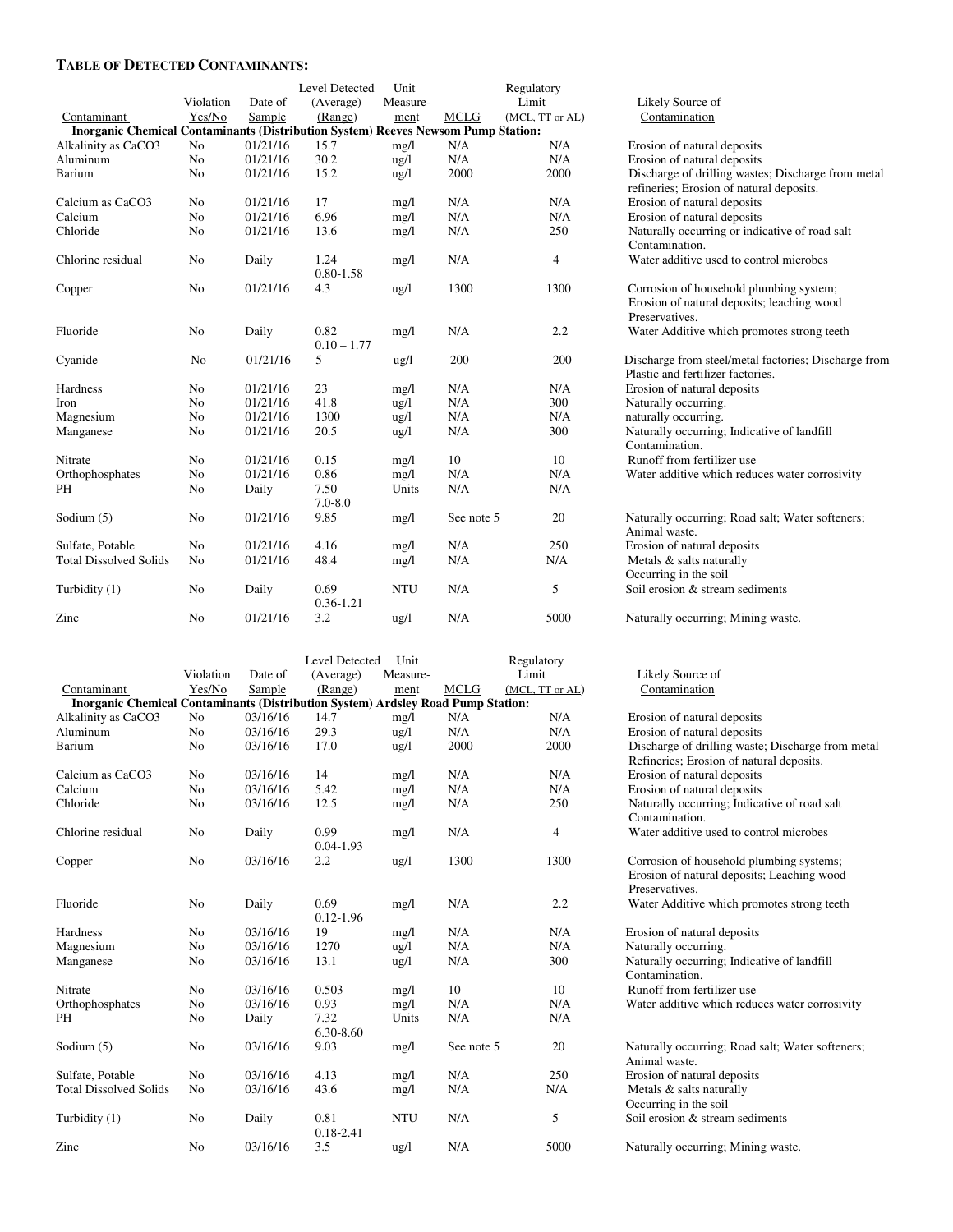| Lead & Copper Contaminant - System Wide Sampling – (every three years in the Distribution System): |                |                                   |                         |                 |          |      |                                                                                                                                                                |
|----------------------------------------------------------------------------------------------------|----------------|-----------------------------------|-------------------------|-----------------|----------|------|----------------------------------------------------------------------------------------------------------------------------------------------------------------|
| Lead $(3)$                                                                                         | No             | 06-08/15                          | 4.2<br>$<$ LOQ $-$ 28.3 | $\frac{u g}{l}$ | $\theta$ | 15   | Corrosion of household plumbing systems;<br>Erosion of natural deposits.                                                                                       |
| Copper(2)                                                                                          | No             | 06-08/15                          | 183<br>$37.4 - 205$     | ug/l            | 1300     | 1300 | Corrosion of household plumbing systems;<br>Erosion of natural deposits; Leaching wood<br>Preservatives                                                        |
| <b>Organic Chemical Contaminants (Distribution System):</b>                                        |                |                                   |                         |                 |          |      |                                                                                                                                                                |
| Total Trihalomethanes – Quarterly Stage 2 DBP Sampling (4)                                         |                |                                   |                         |                 |          |      |                                                                                                                                                                |
|                                                                                                    | No.            | Jan Apr. Jul. Oct<br>2016         | 41.5<br>$28 - 51$       | ug/l            | N/A      | 80   | By-product of drinking water disinfection needed<br>to kill harmful organisms. TTHMs are formed when<br>Source water contains large amounts of organic matter. |
| Haloacetic Acids – Quarterly & Stage 2 DBP Sampling $(4)$                                          |                |                                   |                         |                 |          |      |                                                                                                                                                                |
|                                                                                                    |                | No Jan Apr. Jul. Oct 44.0<br>2016 | $6.6 - 52$              | $\frac{u g}{l}$ | N/A      | 60   | By-product of drinking water disinfection<br>needed to kill harmful organisms.                                                                                 |
| Radiological Contaminants (Source Water – Kensico Reservoir):                                      |                |                                   |                         |                 |          |      |                                                                                                                                                                |
| Gross Alpha Particle                                                                               | No             | 10/15/13                          | 0.92                    | pci/l           | N/A      | 15   | Decay of natural deposits & manmade emissions                                                                                                                  |
| Gross Beta Particle                                                                                | N <sub>0</sub> | 10/15/13                          | 0.69                    | pci/l           | N/A      | 50   | Erosion of natural deposits                                                                                                                                    |
| Combined Radium 226<br>and Radium 228                                                              | No.            | 10/15/13                          | 0.52                    | pci/l           | N/A      | 5    | Erosion of natural deposits                                                                                                                                    |

#### **Notes:**

1 – Turbidity is a measure of the cloudiness of the water. We test it because it is a good indicator of water quality. High turbidity can hinder the effectiveness of disinfectants. Our highest single turbidity measurement in the distribution system for the year occurred on 06/05/16, (2.41 NTU). State regulations require that turbidity must always be below 5 NTU.

 $2 -$  The level presented represents the 90<sup>th</sup> percentile of the 30 sites tested. A percentile is a value on a scale of 100 that indicates the percent of a distribution that is equal to or below it. The 90<sup>th</sup> percentile is equal to or greater than 90% of the copper values detected at your water system. In this case, thirty samples were collected at your water system and the 90<sup>th</sup> percentile value was the 27th value which was 0.183 mg/l. The action level for copper was not exceeded at any of the sites tested. The highest copper value was 0.205 mg/l.

 $3$  – The level presented represents the 90<sup>th</sup> percentile of the 30 sites tested. A percentile is a value on a scale of 100 that indicates the percent of a distribution that is equal to or below it. The 90<sup>th</sup> percentile is equal to or greater than 90% of the lead values detected at your water system. In this case, thirty samples were collected at your water system and the 90<sup>th</sup> percentile value was the 27th value which was 4.2 ug/l. The action level for lead was exceeded at two of the sites tested. The highest lead value was 28.3 ug/l.

4 – This level represents the average of 16 samples taken during the year. Highest locational average level was 41.5 ug/l with a range of 28- 51 ug/l for Trihalomethanes. Highest locational average level was 44.0 ug/l with a range of 6.6-52 ug/l for Haloacetic Acids.

5 - Water containing more than 20 mg/l of sodium should not be used for drinking by people on severely restricted diets. Water containing more than 270 mg/l of sodium should not be used for drinking by people on moderately restricted sodium diets.

6 – The State considers 50 pci/L a level of concern for beta particles.

#### **Definitions:**

*Maximum Contaminant Level* **(**MCL): The highest level of a contaminant that is allowed in drinking water. MCLs are set as close to the MCLGs as feasible.

*Maximum Contaminant Level Goal* (MCLG): The level of a contaminant in drinking water below which there is no known or expected risk to health. MCLGs allow for a margin of safety.

*Maximum Residual Disinfectant Level* (MRDL): The highest level of a disinfectant allowed in drinking water. There is convincing evidence that addition of a disinfectant is necessary for control of microbial contaminants.

*Action Level* **(**AL): The concentration of a contaminant which, if exceeded, triggers treatment or other requirements which a water system must follow.

*Treatment Technique* (TT): A required process intended to reduce the level of a contaminant in drinking water.

*Nephelometric Turbidity Unit* (NTU): A measure of the clarity of water. Turbidity in excess of 5 NTU is just noticeable to the average person.

*Milligrams per liter* (mg/l): Corresponds to one part of liquid in one million parts of liquid (parts per million - ppm).

*Micrograms per liter* (ug/l): Corresponds to one part of liquid in one billion parts of liquid (parts per billion - ppb).

*Picocuries per liter* (pCi/L): A measure of the radioactivity in water.

*LOQ:* Limit of quantitation.

According to State regulations, we are required to routinely monitor drinking water for various contaminants. Drinking water is tested for inorganic and organic contaminants, trihalomethanes, and coliform bacteria. Contaminants detected are included in the Table of Detected Contaminants. Contaminants we analyzed for but did not detect were:

E.coli bacteria, Arsenic, Chromium, Mercury, Selenium, Antimony, Beryllium, Thallium, Nitrite, Vanadium, Silver, Cobalt, Boron, Molybdenum, Lead, Bromoform, Dibromochloromethane, Vinyl Chloride, Benzene, Bromobenzene, Bromochloromethane, Bromomethane, N-butylbenzene, Secbutylbenzene, Tert-butylbenzene, Carbon tetrachloride, Chlorobenzene, Chloroethane, Chloromethane, 2-chlorotoluene, 4-chlorotoluene, Dibromomethane, 1,2-dichlorobenzene, 1,3-dichlorobenzene, 1,4-dichlorobenzene, dichlorodifluoromethane, 1,1-dichloroethane, 1,2-dichloroethane, 1,1-dichloroethene, Cis-1,2-dichloroethene, Trans-1,2-dichloroethene, 1,2-dichloropropane, 1,3-dichloropropane, 2,2-dichloropropane, 1,1 dichloropropene, Cis-1,3-dichloropropene, Trans-1,3-dichloropropene, Ethylbenzene, Hexachlorobutadiene, Isopropylbenzene, P-isopropyltoluene, Methylene chloride, N-propylbenzene, Styrene, 1,1,1,2-tetrachloroethane, 1,1,2,2-tetrachloroethane, Tetrachloroethene, Toluene, 1,2,3 trichlorobenzene, 1,2,4-trichlorobenzene, 1,1,1-trichloroethane, 1,1,2-trichloroethane, Trichloroethene, Trichlorofluoromethane, 1,2,3 trichloropropane, 1,2,4-trimethylbenzene, 1,3,5-trimethylbenzene, P & M-xylene, O-xylene, 2-butanone (MEK), Naphthalene, Methyl T-Butyl Ether, 4-Methyl-2-pentanone, 1,2-Dibromoethane, 1,2-Dibromo-3-Chlorpropane, Alachlor, Atrazine, Simazine, Hexachlorobenzene, Hexachlorocyclopentadiene, Benzo(A)pyrene, bis(2-Ethylhexyl)adipate, bis(2-Ethylhexyl)phthalate , Aldicarb Sulfoxide, Aldicarb Sulfone, Oxamyl, Methomyl, 3-Hydroxycarbofuran, Aldicarb, Carbofuran, Carbaryl, Glyphosate, Diquat, 2,4-D, 2,4,5-T, Silvex, Dalapon, Dicamba, Dinoseb, Pentachlorophenol, Picloram, Dioxin, Endothall, Butachlor, Metolachlor, Metribuzin, 2,3,7,8-TCDD (Dioxin), DCPA di-mono-acids, 2,4- Dinitrotoluene, 2,6-Dinitrotoluene, Acetochlor, EPTC, Molinate, Terbacil, MTBE, perchlorate, 4,4-DDE, Aldrin, Chlordane, Dieldrin, Endrin, Heptachlor, Heptachlor Epoxide, Lindane, Methoxychlor, PCB's, Propachlor, Toxaphene, Ethylene glycol, Propylene glycol.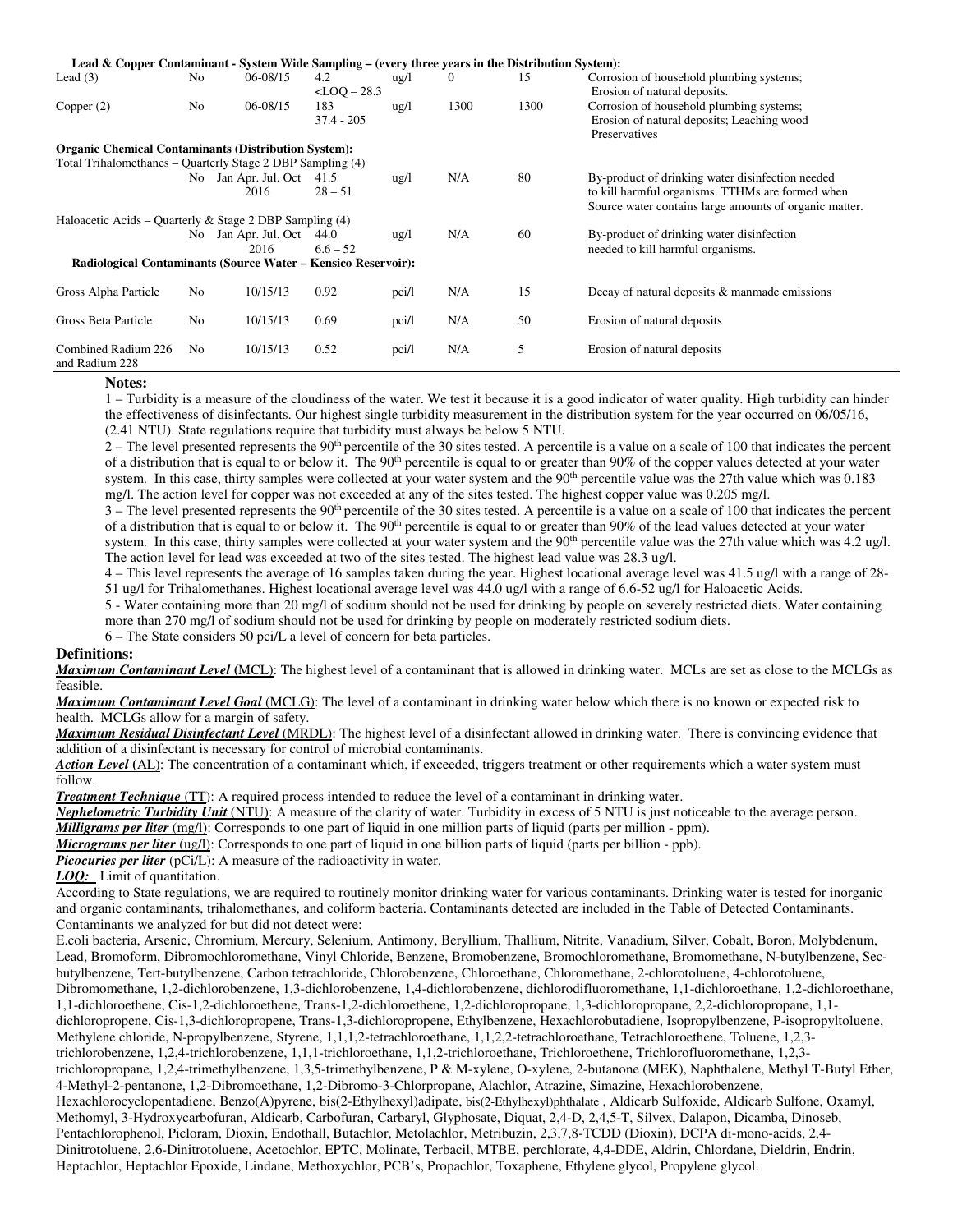### **WHAT DOES THIS INFORMATION MEAN?**

As you can see by the table, our system had no violations. We have learned through our testing that some contaminants have been detected; however, these contaminants were detected below the level allowed by the State.

#### **We are required to present the following information on lead in drinking water:**

If present, elevated levels of lead can cause serious health problems, especially for pregnant women, infants, and young children. It is possible that lead levels at your home may be higher than at other homes in the community as a result of materials used in your home's plumbing. The Village of Scarsdale is responsible for providing high quality drinking water, but cannot control the variety of materials used in plumbing components. When your water has been sitting for several hours, you can minimize the potential for lead exposure by flushing your tap for 30 seconds to 2 minutes before using water for drinking or cooking. If you are concerned about lead in your water, you may wish to have your water tested. Information on lead in drinking water, testing methods, and steps you can take to minimize exposure is available from the Safe Drinking Water Hotline (1-800-426-4791) or at http://www.epa.gov/safewater/lead.

## **IS OUR WATER SYSTEM MEETING OTHER RULES THAT GOVERN OPERATIONS?**

 Westchester County Water District #1: USEPA Tier 2 Violation Notice Pursuant to United States Environmental Protection Agency requirements, the Village of Scarsdale and the cities of White Plains, and Yonkers, which receive drinking water through Westchester County Water District #1, recently distributed in quarterly water bills a Westchester County notice titled, "IMPORTANT INFORMATION ABOUT YOUR DRINKING WATER." All water users are encouraged to read the notice, recognizing that SCARSDALE DRINKING WATER QUALITY HAS NOT DECLINED BELOW THE STANDARD THAT WATER CUSTOMERS HAVE ENJOYED FOR DECADES – the supply is subject to the same water safety treatment protocols that have maintained drinking water in Scarsdale for many years, including appropriate chlorination to inactivate organisms such as giardia, bacteria, and viruses. However, as treatment protocols have improved over the years to include ultra-violet treatment in order to be even more effective, as well as to address organisms such as Cryptosporidium, Westchester County Water District #1 has not implemented the necessary District-wide upgrades within the deadlines prescribed, prompting United States Environmental Protection Agency Enforcement Action. The County must bring their water treatment facilities into compliance by 2018. Importantly, although the water supply is not presently subject to ultra-violet treatment, at times ongoing routine testing has not detected any Cryptosporidium exceedance in Scarsdale drinking water. Such testing will continue through completion of the necessary treatment facility upgrades. Finally, a copy of the USEPA Tier 2 Violation Notice is available on the Scarsdale website at www.scarsdale.com.

#### **INFORMATION ON GIARDIA**

Giardia is a microbial pathogen present in varying concentrations in many surface waters and groundwater under the influence of surface water. Giardia is removed/inactivated through a combination of filtration and disinfection or by disinfection. During 2016, Westchester County Water District #1 collected 50 samples from their source water at Kensico Reservoir and analyzed them for Giardia cysts. Of these samples 0 were in violation of the EPA Surface Water Treatment Rules. Current test methods do not allow us to determine if the organisms are dead or if they are capable of causing disease. Ingestion of Giardia may cause giardiasis, an intestinal illness. People exposed to Giardia may experience mild or severe diarrhea, or in some instances no symptoms at all. Fever is rarely present. Occasionally, some individuals will have chronic diarrhea over several weeks or a month, with significant weight loss. Giardiasis can be treated with antiparasitic medication. Individuals with weakened immune systems should consult with their health care providers about what steps would best reduce their risks of becoming infected with Giardiasis. Individuals who think that they may have been exposed to Giardiasis should contact their health care providers immediately. The Giardia parasite is passed in the feces of an infected person or animal and may contaminate water or food. Person to person transmission may also occur in day care centers or other settings where handwashing practices are poor.

### **INFORMATION ON CRYPTOSPORIDIUM**

Cryptosporidium is a microbial pathogen found in surface water and groundwater under the influence of surface water. During 2016, Westchester County Water District #1 collected 50 samples from their source water at Kensico Reservoir and analyzed them for cryptosporidium oocysts. Of these samples 0 were positive for cryptosporidium. Therefore, our testing indicates no presence of Cryptosporidium in our source water. Current test methods do not allow us to determine if the organisms are dead or if they are capable of causing disease. Ingestion of Cryptosporidium may cause cryptosporidiosis, a gastrointestinal infection. Symptoms of infection include nausea, diarrhea, and abdominal cramps. Most healthy individuals can overcome disease within a few weeks. However, immuno-compromised people are at greater risk of developing life-threatening illness. We encourage immuno-compromised individuals to consult their health care provider regarding appropriate precautions to take to avoid infection. Cryptosporidium must be ingested to cause disease, and it may be spread through means other than drinking water.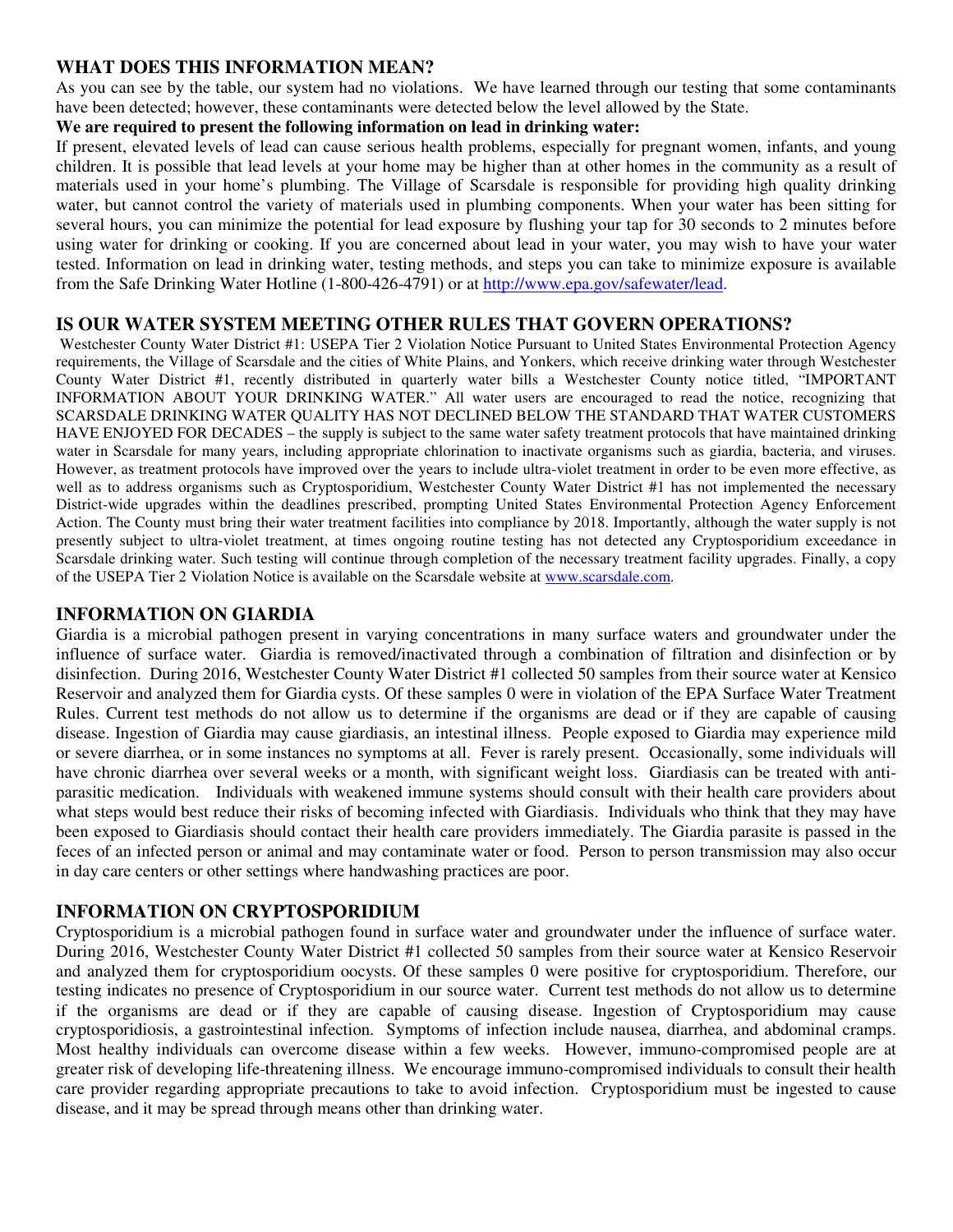#### **Variances and Exemptions:**

In accordance with the Federal Safe Drinking Water Act of 1986 and New York State requirements regarding the quality of potable water, we submitted a request for filtration avoidance of our raw water sources for both the Reeves Newsom Water Supply Station and the Ardsley Road Pumping Station. We received a variance from the New York State Department of Health in December 1991. This variance is still in effect.

The Village of Scarsdale was granted a Biofilm Variance from the New York State Department of Health on August 29, 1994. The variance recognizes that the maximum contaminant level cannot be used to determine the public health significance of coliform bacteria being detected in the distribution system when biofilms, and not contaminated water, is in the system.

## **DO I NEED TO TAKE SPECIAL PRECAUTIONS?**

Although our drinking water met or exceeded state and federal regulations, some people may be more vulnerable to disease causing microorganisms or pathogens in drinking water than the general population. Immuno-compromised persons such as persons with cancer undergoing chemotherapy, persons who have undergone organ transplants, people with HIV/AIDS or other immune system disorders, some elderly, and infants can be particularly at risk from infections. These people should seek advice from their health care provider about their drinking water. EPA/CDC guidelines on appropriate means to lessen the risk of infection by Cryptosporidium, Giardia and other microbial pathogens are available from the Safe Drinking Water Hotline (800-426-4791).

## **INFORMATION ON FLUORIDE ADDITION**

Our system is one of the many drinking water systems in New York State that provides drinking water with a controlled, low level of fluoride for consumer dental health protection. Fluoride is added to your water coming from our Catskill Aqueduct Source by the New York City DEP before it is delivered to us and at our Reeves Newsom pump station for source water delivered from Kensico Reservoir. According to the United States Centers for Disease Control, fluoride is very effective in preventing cavities when present in drinking water at a properly controlled level. To ensure that the fluoride supplement in your water provides optimal dental protection monitor fluoride levels on a daily basis to make sure fluoride is maintained at a target level of 0.7 mg/l. During 2016 monitoring showed that fluoride levels in your water at an average of 0.69 mg/l. None of the monitoring results showed fluoride at levels that approach the 2.2 mg/l MCL for fluoride.

## **WHY SAVE WATER AND HOW TO AVOID WASTING IT?**

Although our system has an adequate amount of water to meet present and future demands, there are a number of reasons why it is important to conserve water:

- ♦ Saving water saves energy and some of the costs associated with both of these necessities of life;
- ♦ Saving water reduces the cost of energy required to pump water and the need to construct costly new wells, pumping systems and water towers; and
- Saving water lessens the strain on the water system during a dry spell or drought, helping to avoid severe water use restrictions so that essential firefighting needs are met.

You can play a role in conserving water by becoming conscious of the amount of water your household is using, and by looking for ways to use less whenever you can. It is not hard to conserve water. Conservation tips include:

- Automatic dishwashers use 15 gallons for every cycle, regardless of how many dishes are loaded. So get a run for your money and load it to capacity.
- ♦ Turn off the tap when brushing your teeth.
- Check every faucet in your home for leaks. Just a slow drip can waste 15 to 20 gallons a day. Fix it and you can save almost 6,000 gallons per year.
- Check your toilets for leaks by putting a few drops of food coloring in the tank, watch for a few minutes to see if the color shows up in the bowl. It is not uncommon to lose up to 100 gallons a day from one of these otherwise invisible toilet leaks. Fix it and you save more than 30,000 gallons a year.
- Use your water meter to detect hidden leaks. Simply turn off all taps and water using appliances, then check the meter after 15 minutes. If it moved, you have a leak.
- ♦ *Do not over water lawns and gardens. Water grass and plants only when they show signs of needing it.*
- ♦ *Check lawn sprinkler system for leaks regularly and check the clock settings to make sure you are not overwatering*.